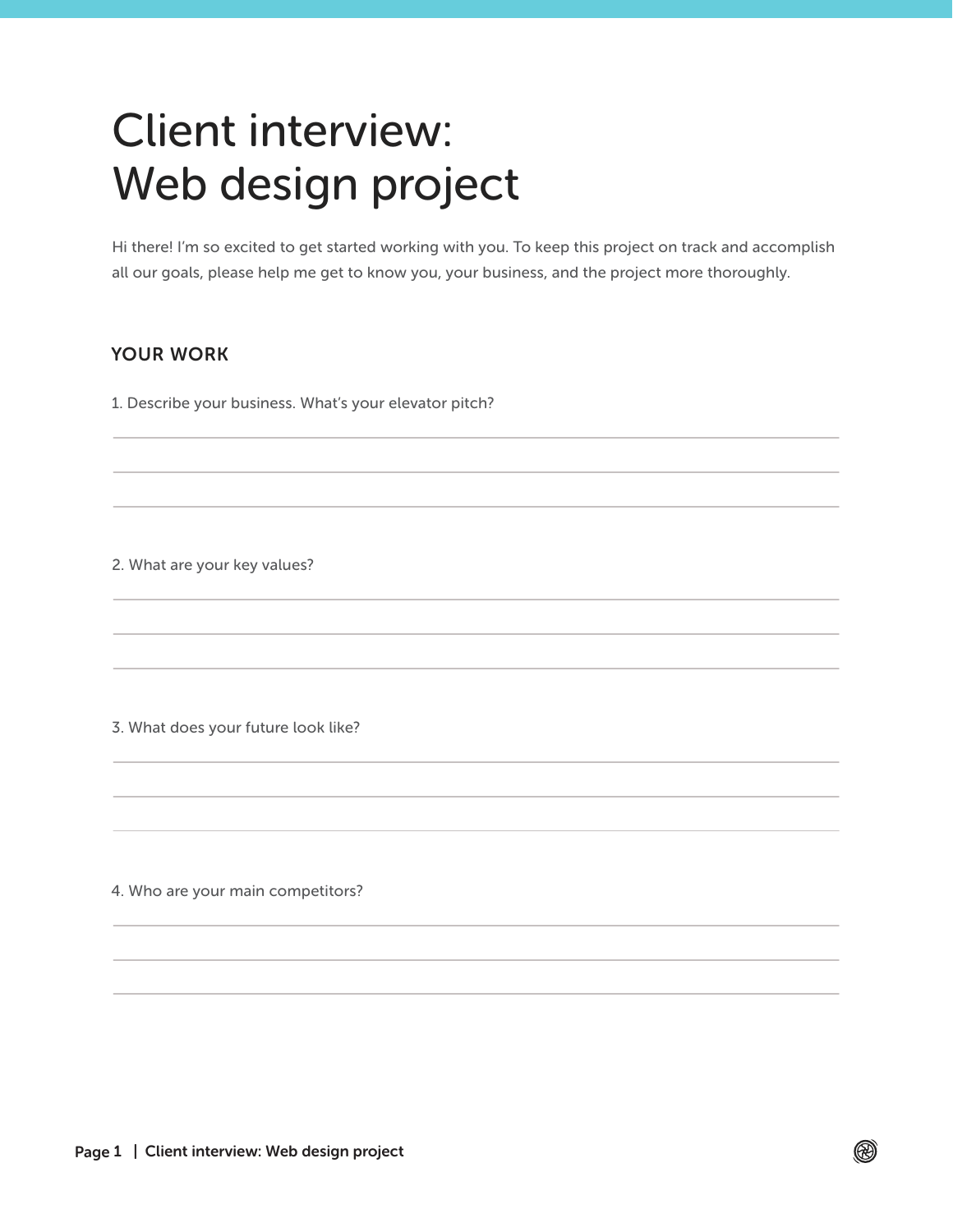5. What makes you different from your competitors?

## YOUR GOALS

1. What are your top 3 goals for this project? Describe your business. What's your elevator pitch?

2. What will define this project as successful?

3. How can we avoid failure?

4. Do you have any least favorite websites?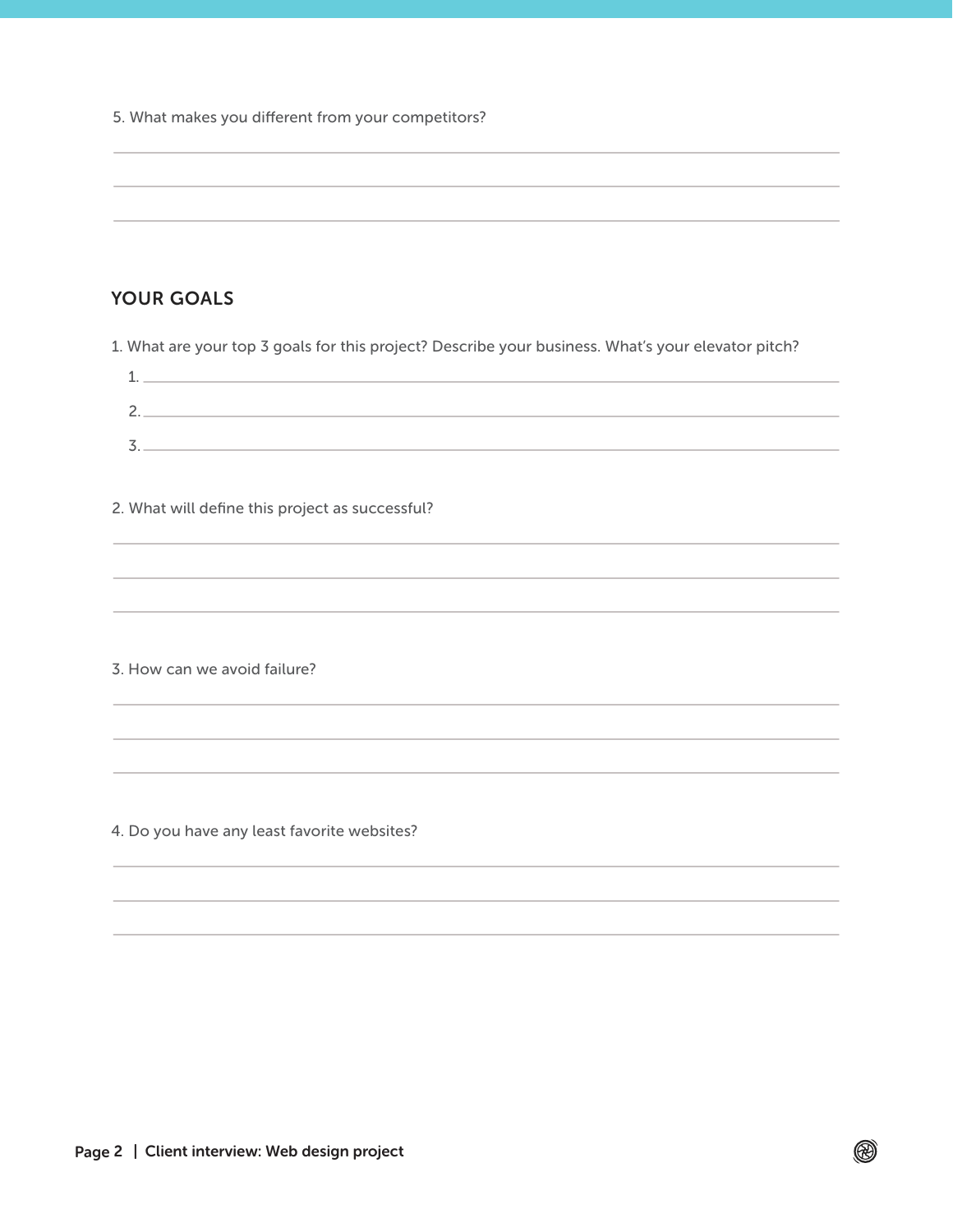## YOUR AUDIENCE

1. Who is your target audience?

2. Is this your current audience? If not, how can we bridge the gap?

3. What information does your audience need to know from your website?

#### YOUR WEBSITE

1. Do you currently have a website? If so, please provide the URL.

2. What are 3 things your site does well?

1. 2. 3.